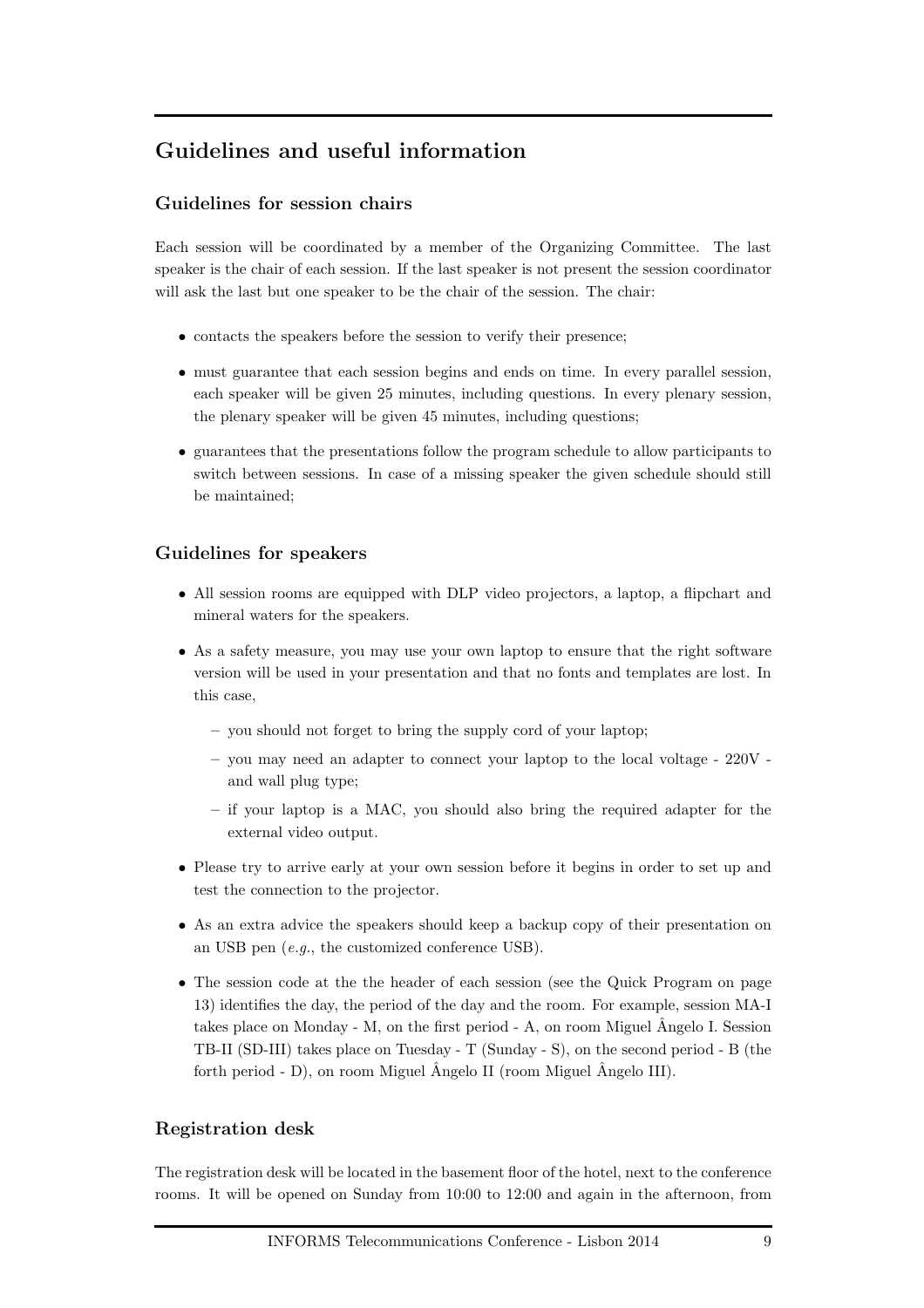14:00 to 17:00. On Monday it will be opened from 7:45 to 9:30. The conference material consists of: a bag with your badge and attendance certificate, a fountain pen and notebook, a customized conference USB with the digital book of Abstracts and a map of Lisbon.

#### Lunches

Several restaurants are located around the hotel area (see the map below) where you can have lunch (and/or dinner) during the conference. This list also includes the restaurant at the hotel.



#### Coffee-breaks

There will be one coffee-break on the morning period and another in the afternoon period.

### Social events

On Sunday, from 19:00 to 20:00, a Welcome Reception will be held at the hotel bar.

On Monday, there will be a tour in Lisboa, from 17:00 to 19:00 that will end near the Conference Dinner restaurant, in the Graça District.